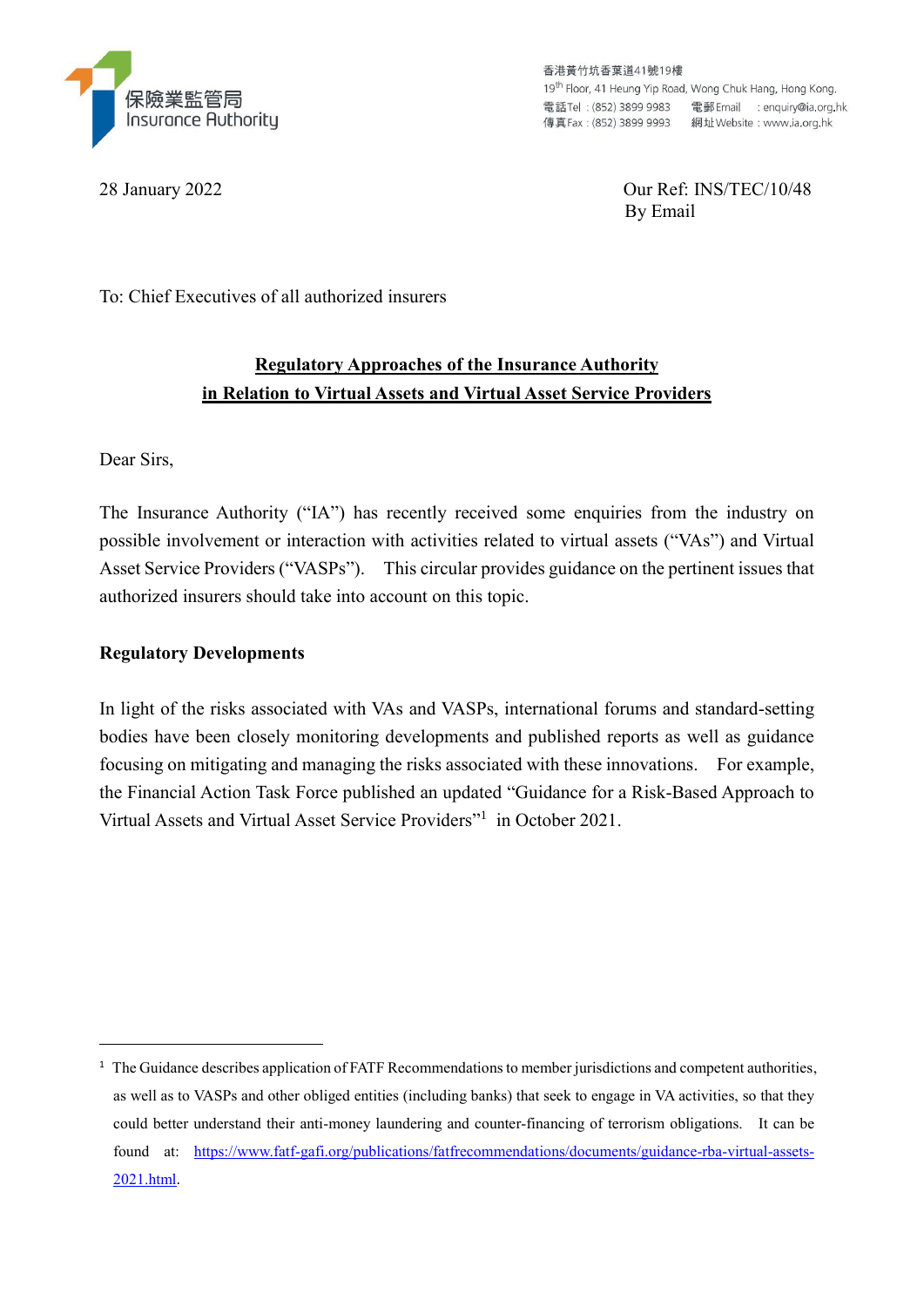Similarly in Hong Kong, the Securities and Futures Commission ("SFC") granted the first licence under a voluntary opt-in regime for platforms offering trading of securities-type VAs or tokens in December 2020, while the Government will introduce a bill on licensing of VASPs into the Legislative Council in 2022 after completed a public consultation<sup>2</sup> in May 2021.

Authorized insurers intending to engage in VA-related activities or with VASPs should keep abreast of regulatory changes and determine how the projects to which they are exposed are likely to be affected. In addition, authorized insurers should comply with all regulatory requirements in so far as they apply to VA-related activities, as outlined in the ensuing paragraphs.

# **Prudential Supervision**

-

Authorized insurers should ensure that they fully discharge their obligations under the Guideline on Enterprise Risk Management ("GL21") in evaluating and addressing risks associated with VA-related activities. In general, GL21 requires an authorized insurer to have in place robust governance and processes to proactively identify and assess its risk exposures and to develop techniques to monitor, manage and mitigate its risks, taking into account all applicable legal and regulatory requirements. Section 6 thereof sets out an overriding obligation to regularly review risk exposures against risk appetite statement and risk limits. In respect of VA-related activities and engagement with VASPs, an authorized insurer should:

- a) consider whether involvement with such activities are within the limits of its risk appetite statement (section 5 of GL21);
- b) identify and evaluate all relevant material risks to which it would be exposed in engaging in such activities (sections 6.2 and 6.3 of GL21);
- c) establish monitoring and reporting processes to ensure that the relevant material risks are monitored and reported to its board, risk committee and senior management (section 6.3 of GL21); and

<sup>&</sup>lt;sup>2</sup> Consultation Conclusions on Legislative Proposals to Enhance Anti-Money Laundering and Counter-Terrorist Financing Regulation in Hong Kong which is accessible at [https://www.fstb.gov.hk/fsb/en/publication/consult/doc/consult\\_conclu\\_amlo\\_e.pdf](https://www.fstb.gov.hk/fsb/en/publication/consult/doc/consult_conclu_amlo_e.pdf)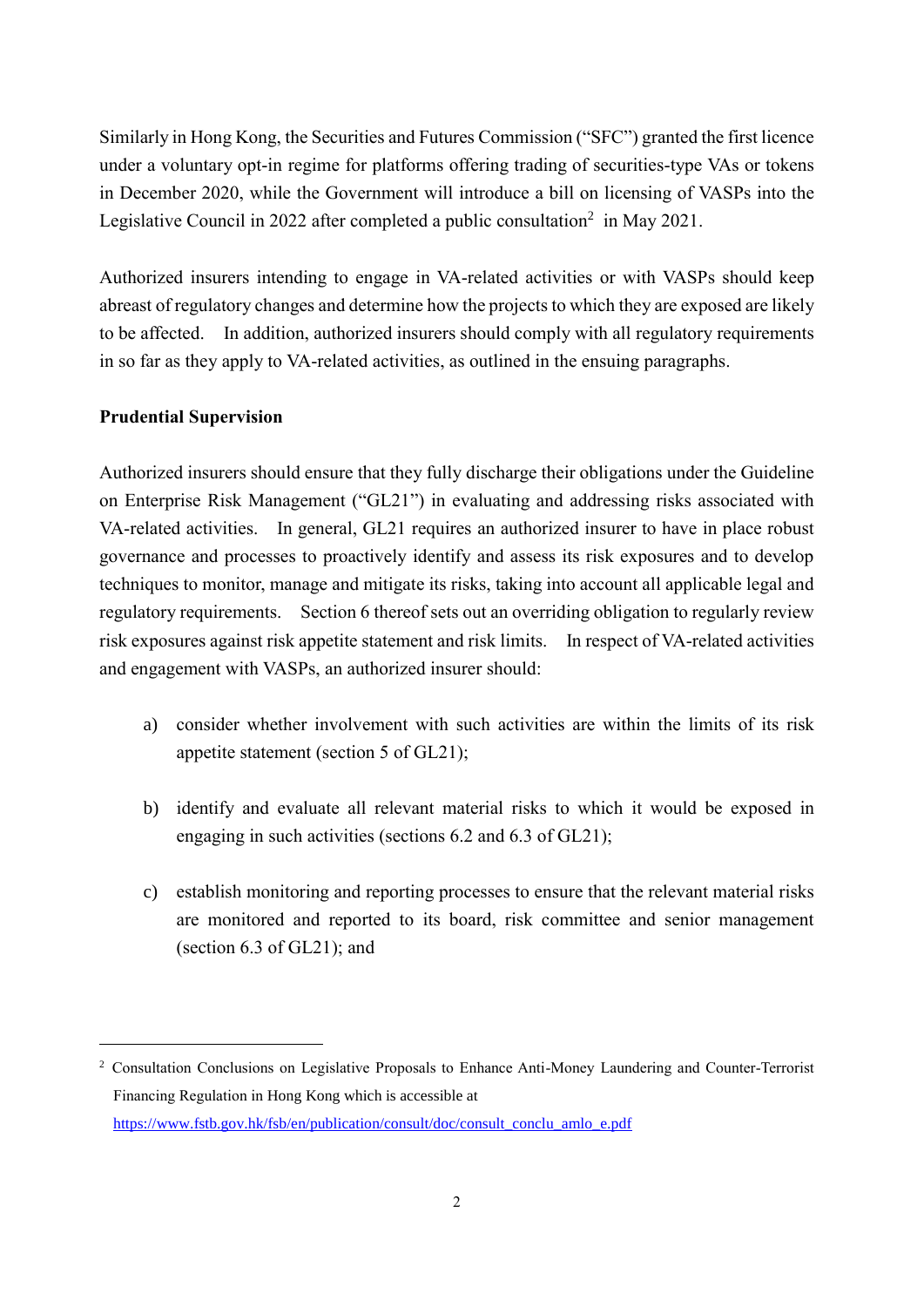d) factor a risk management review into its decision making process governing such activities and install controls to mitigate or transfer the relevant material risks (section 6.4 of GL21).

Given that development of VAs is still at a nascent stage, authorized insurers are expected to adopt a conservative approach and should deduct the value of VAs in full when deriving their solvency positions. Moreover, authorized insurers carrying on general business should not include VAs as local assets in seeking compliance with section 25A of the Insurance Ordinance (Cap. 41) ("IO").

#### **Investment Risks**

Investment risks embrace market, credit, liquidity, and default risks. Authorized insurers should take account of the factors outlined in section 7.6 of GL21 to control and mitigate investment risks associated with VA-related activities, which typically include a lesser degree of transparency, governance and regulation, inadequate safe-keeping and recording mechanisms, potential of counterparty defaults, and the need to identify and make provision for any significant investment losses in a timely manner.

#### **Cyber Risks**

VA-related activities or interaction with VASPs may expose authorized insurers to cyber risk and, as such, they should comply with applicable requirements under GL21 (section 7.11 thereof) and requirements under the Guideline on Cybersecurity ("GL20"). Authorized insurers should also satisfy themselves that the VASPs have put in place adequate and effective cybersecurity measures before commencing any business relationship.

#### **Conduct Risks**

Where VA-related activities form part of the process in arranging contracts of insurance (through premium payment) or carrying out obligations under contracts of insurance (coverage provided in relation to VAs or benefits linked to VAs), it is imperative for authorized insurers to install processes, controls and training to ensure that customers are treated fairly and are placed in a position to make informed decisions. Due regard should be paid on obligations spelt out under section 10 of the Guideline on Corporate Governance of Authorized Insurers ("GL10") and the factors contained in section 7.10.3 of GL21. Specifically, authorized insurers should: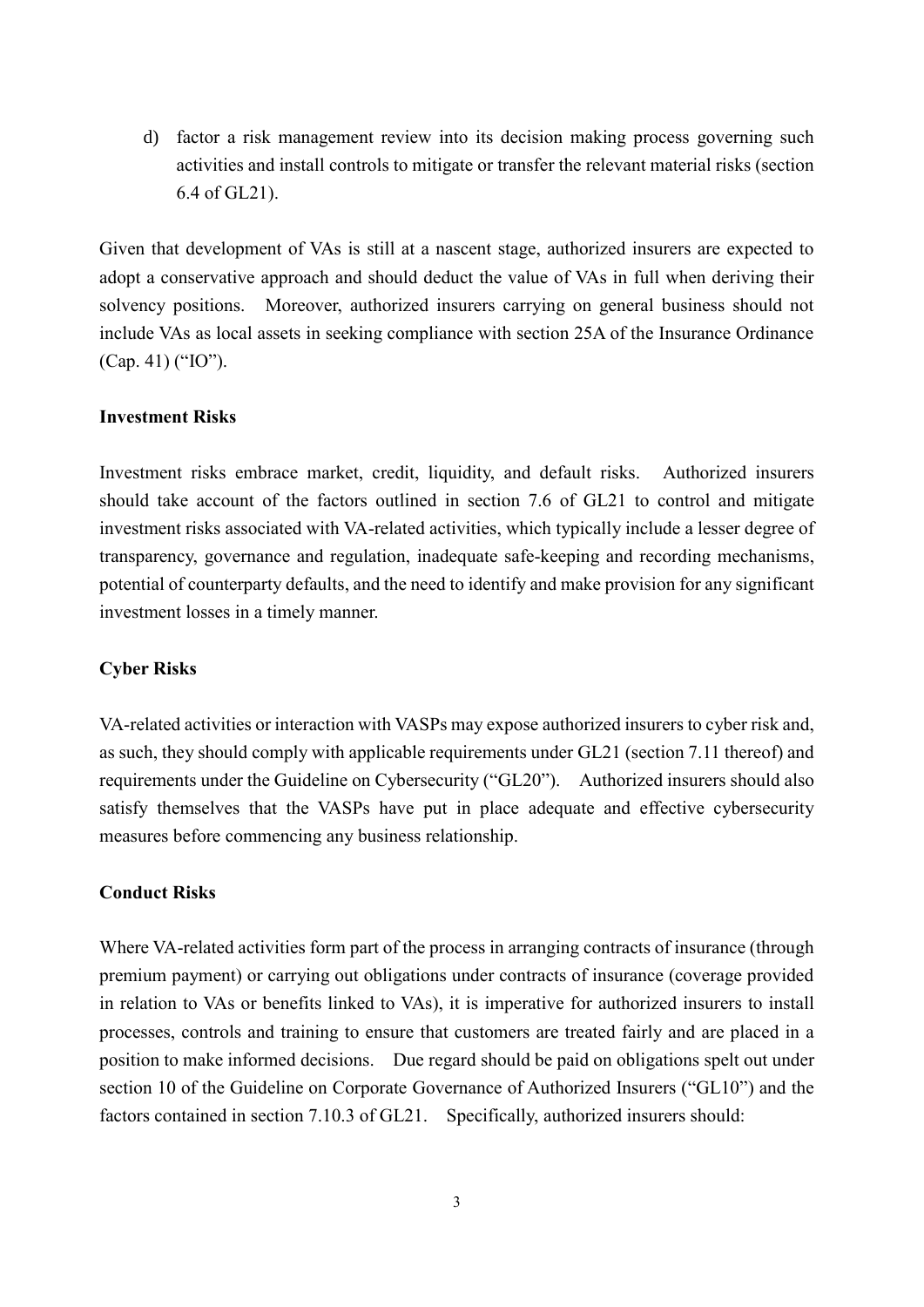- a) capture the circumstances and sophistication of customers in the product design  $phase<sup>3</sup>$ ;
- b) make disclosure on risks associated with VA-related activities so that customers are positioned to make informed decisions;
- c) provide suitable training so that its licensed insurance intermediaries would only target customers for whom a product is designed and are positioned to assess a customer's individual circumstances and advise on the product's suitability; and
- d) exercise control and monitoring to ascertain the extent to which customers are being treated fairly.

### **Anti-money Laundering and Counter-financing of Terrorism ("AML/CFT") Risks**

Authorized insurers carrying on long-term business should evaluate the VA-related activities or interactions with VASPs in the context of their obligations under the Anti-Money Laundering and Counter-Terrorist Financing Ordinance as well as the Guideline on AML/CFT ("GL3"). In particular, they should identify and assess the risks that may arise in relation to new or developing technologies and take appropriate measures to manage and mitigate such risks. Long term insurers establishing and maintaining business relationships with VASPs should undertake due diligence measures, such as (without limitation) collecting sufficient information to understand the business nature of the VASPs and conducting appropriate assessment of AML/CFT risks which factors in the different risks associated with individual VASPs.

# **Risk of Offshore Clients and Compliance with Laws Outside Hong Kong**

-

Authorized insurers should be aware that approaches to regulation, supervision and enforcement governing VA activities and VASPs vary across different jurisdictions and may be different from that in Hong Kong. It is therefore imperative that when authorized insurers seek to provide service to policyholders located outside Hong Kong, attention should be placed on all applicable laws (locally and abroad). If VA-related activities are likely to be involved, the authorized insurers, their controllers, directors and key persons in control functions should exercise due diligence to ensure strict compliance with the applicable laws.

<sup>&</sup>lt;sup>3</sup> For example, if an authorized insurer is designing a product with savings element linked to the value of VAs, it should bear in mind that the proposed new licensing regime in Hong Kong will limit the ability of VASPs to serving only Professional Investors.